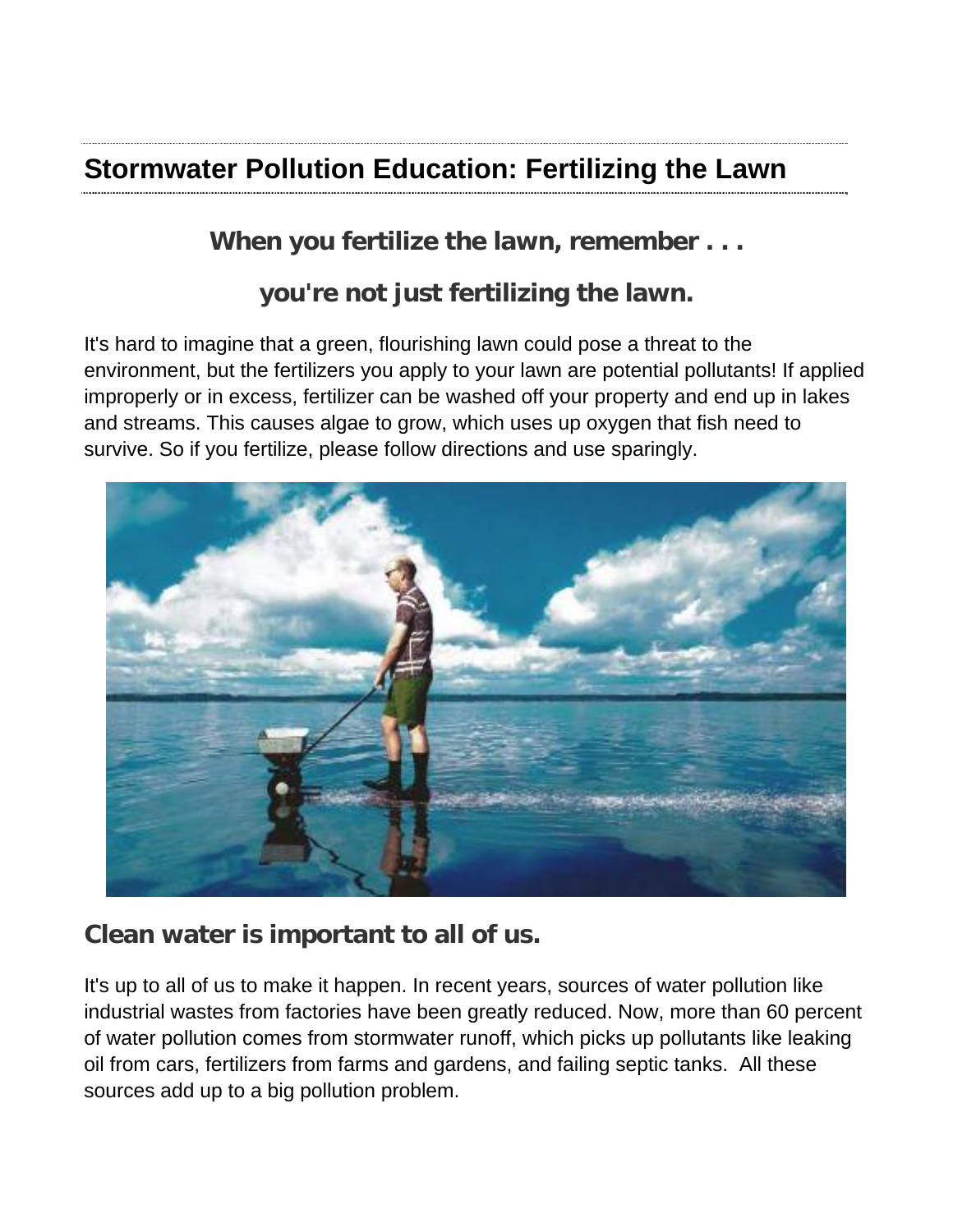But each of us can do small things to help clean up our water - and that adds up to a pollution solution!

## **Why do we need clean water?**

Having clean water is of primary importance for our health and economy. Clean water provides recreation, commercial opportunities, fish habitat, drinking water, and adds beauty to our landscape. All of us benefit from clean water-and all of us have a role in getting and keeping our lakes, rivers, streams, marine, and ground waters clean.

## **What's the problem with fertilizers?**

Fertilizer is a "growing" problem for lakes, rivers, and streams, especially if it's not used carefully. If you use too much fertilizer or apply it at the wrong time, it can easily wash off your lawn or garden into storm drains and then flow into lakes or streams. Just like in your garden, fertilizer in lakes and streams makes plants grow. In water bodies, extra fertilizer can mean extra algae and aquatic plant growth. Too much algae causes water quality problems and makes boating, fishing, and swimming unpleasant. As algae decay, it uses up oxygen in the water that fish and other wildlife need.

#### **Clean Water Tips: How can you fertilize and help keep our waters clean?**

- Use fertilizer sparingly. Many plants don't need as much fertilizer or need it as often as you might think.
- Don't fertilize before a rain storm.
- Consider using organic fertilizers. They release nutrients more slowly.

Have your soil tested before applying fertilizers to your lawn and gardens. A standard soil test costs \$15. You may not need to add any fertilizer. To order a soil test or for more information contact the UMass Extension Soil Testing Lab at 413-545-2311 http://soiltest.umass.edu/ordering-information

# **MassDEP**

## **Brought to you by the City of Malden**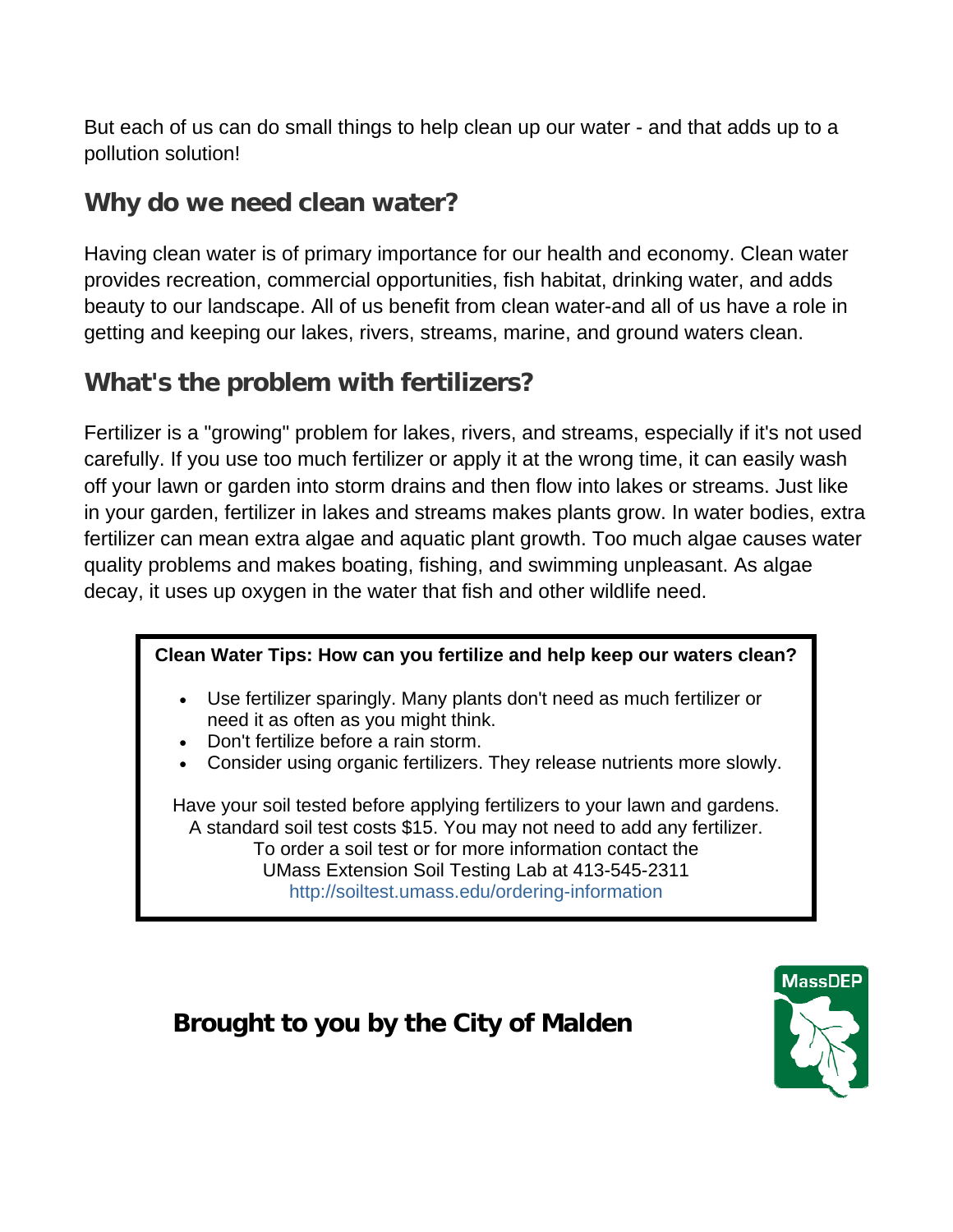#### **FACTSHEET**

## **Massachusetts Plant Nutrient Regulations: Non-Agricultural Turf and Lawns**

#### **Why were plant nutrient regulations implemented?**

In 2012, the Massachusetts Legislature passed *An Act Relative to the Regulation of Plant Nutrients* (Act). <sup>i</sup> The Act directed the Department of Agricultural Resources (MDAR) to develop regulations to ensure that plant nutrients are applied in an effective manner to provide sufficient nutrients for maintaining healthy agricultural and non-agricultural land (turf and lawns), while minimizing the impacts of the nutrients on surface and ground water resources to protect human health and the environment.

#### **What do the regulations involve**?

The Act and regulations<sup>ii</sup> establish standards for applications of plant nutrients, including limitations on phosphorus-containing fertilizer, to non-agricultural turf and lawns. The regulations also enhance the ability of municipalities to maximize the credits relative to storm water discharge or similar permits issued by the United States Environmental Protection Agency (EPA). The regulations also address plant nutrient applications to agricultural land, which are summarized in a separate factsheet. The regulations became effective on June 5, 2015.

#### **Who will likely be impacted by these regulations?**

In general, these regulations impact anyone who applies plant nutrients (including commercial fertilizer and various other plant nutrient materials) to both agricultural and non-agricultural land (lawns and turf). Record-keeping requirements for non-agricultural applications only apply to professional applicators.

#### **What do these regulations require?**

Homeowners and professionals are required to obey plant nutrient application restrictions and follow University of Massachusetts Amherst Extension Guidelines (UMass Guidelines) for nutrient management when applying plant nutrients on non-agricultural turf and lawns.<sup>III</sup>

#### **Specific restrictions and requirements for turf and lawns**:

- Phosphorus-containing fertilizer may only be applied when a soil test indicates that it is needed or when a lawn is being established, patched or renovated.
- Do not apply plant nutrients to sidewalks or other impervious surfaces. Plant nutrients that land on these surfaces must be swept back onto the grass or cleaned up.
- No applications of plant nutrients shall be made:
	- between December 1 and March 1;
	- to frozen and/or snow covered soil:
	- to saturated soil, or soils that are frequently flooded;
	- within 20 feet of waterways if using a broadcast method, or 10 feet if using a more targeted application method, such as a drop spreader;